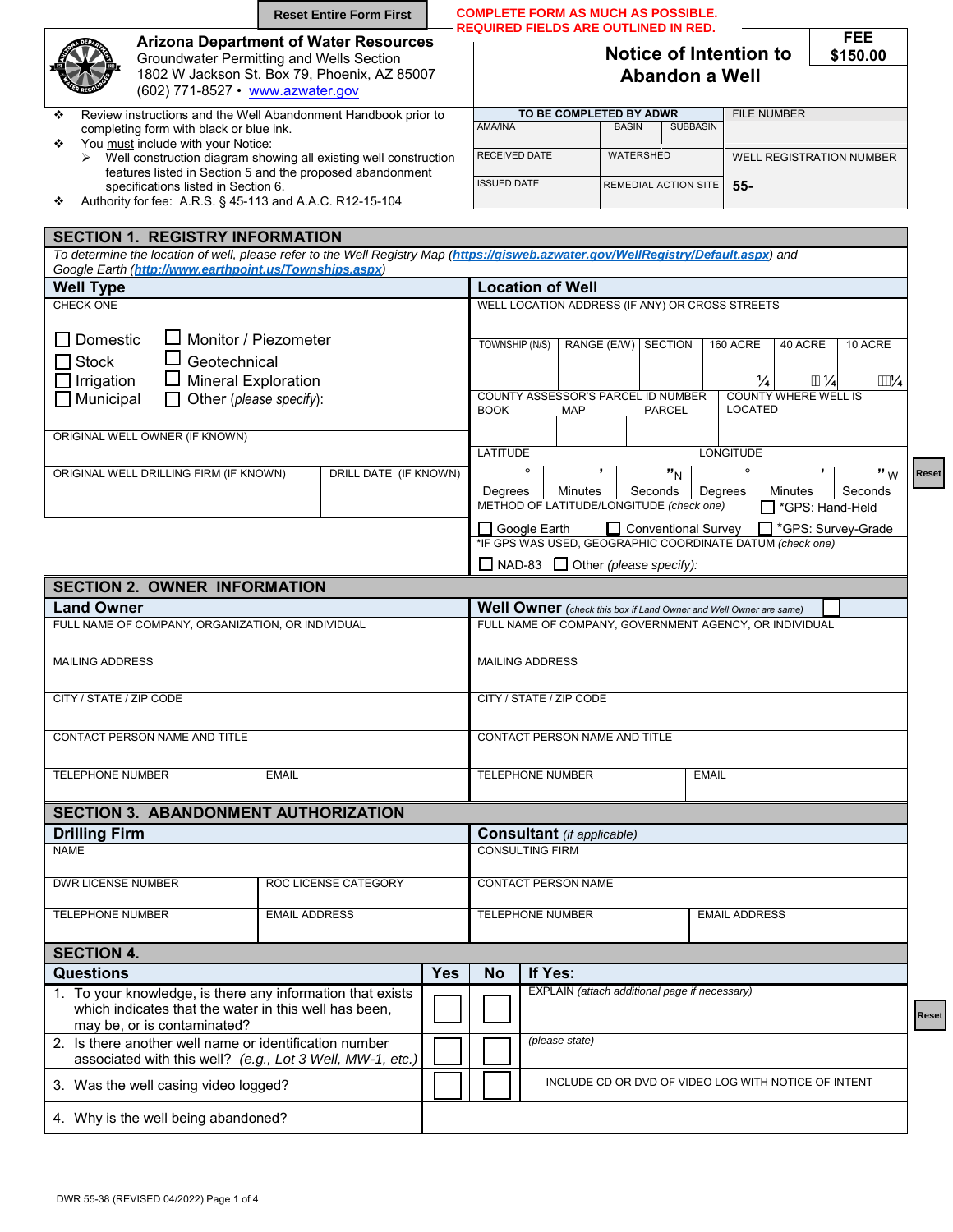|                       |                                                                       |           |                                                |                                | Notice of Intent to Abandon a Well<br>$55 -$<br><b>SECTION 5. ORIGINAL WELL CONSTRUCTION DESIGN</b> (attach additional page if needed) |                                                                                       |                                                                                                                                                       |                                             |                                                  |     |              |                                      |                                                                                               |                                 |                                                               |                |                  |         |                                    |                                      |        |                                                                                      |                                                                            |              |
|-----------------------|-----------------------------------------------------------------------|-----------|------------------------------------------------|--------------------------------|----------------------------------------------------------------------------------------------------------------------------------------|---------------------------------------------------------------------------------------|-------------------------------------------------------------------------------------------------------------------------------------------------------|---------------------------------------------|--------------------------------------------------|-----|--------------|--------------------------------------|-----------------------------------------------------------------------------------------------|---------------------------------|---------------------------------------------------------------|----------------|------------------|---------|------------------------------------|--------------------------------------|--------|--------------------------------------------------------------------------------------|----------------------------------------------------------------------------|--------------|
|                       |                                                                       |           |                                                |                                |                                                                                                                                        |                                                                                       |                                                                                                                                                       |                                             |                                                  |     |              |                                      |                                                                                               |                                 |                                                               |                |                  |         |                                    |                                      |        |                                                                                      |                                                                            |              |
|                       | <b>Existing Borehole</b>                                              |           |                                                |                                |                                                                                                                                        |                                                                                       |                                                                                                                                                       |                                             |                                                  |     |              |                                      | Existing Casing (to the best of your knowledge)<br><b>MATERIAL TYPE</b>                       |                                 |                                                               |                |                  |         |                                    |                                      |        |                                                                                      |                                                                            |              |
|                       | <b>DEPTH FROM</b><br><b>SURFACE</b>                                   |           |                                                |                                |                                                                                                                                        | <b>SURFACE</b>                                                                        | <b>DEPTH FROM</b>                                                                                                                                     |                                             |                                                  |     |              |                                      |                                                                                               |                                 |                                                               |                | PERFORATION TYPE |         |                                    |                                      |        |                                                                                      |                                                                            |              |
| <b>FROM</b><br>(feet) | <b>TO</b><br>(feet)                                                   |           | <b>BOREHOLE</b><br><b>DIAMETER</b><br>(inches) |                                | <b>FROM</b><br>(feet)                                                                                                                  |                                                                                       | <b>TO</b><br>(feet)                                                                                                                                   | <b>OUTER</b><br><b>DIAMETER</b><br>(inches) | STEEI                                            | PVC | ABS          | IF OTHER<br>TYPE,<br><b>DESCRIBE</b> |                                                                                               | BLANK OR NONE                   | WIRE WRAP                                                     | SHUTTER SCREEN | KNIFE<br>MILLS   | SLOTTED |                                    | IF OTHER<br>TYPE,<br><b>DESCRIBE</b> |        | <b>SLOT SIZE</b><br>IF ANY<br>(inches)                                               |                                                                            |              |
|                       |                                                                       |           |                                                |                                |                                                                                                                                        |                                                                                       |                                                                                                                                                       |                                             |                                                  |     |              |                                      |                                                                                               |                                 |                                                               |                |                  |         |                                    |                                      |        |                                                                                      |                                                                            | <b>Reset</b> |
|                       |                                                                       |           |                                                |                                |                                                                                                                                        |                                                                                       |                                                                                                                                                       |                                             |                                                  |     |              |                                      |                                                                                               |                                 |                                                               |                |                  |         |                                    |                                      |        |                                                                                      |                                                                            | Reset        |
|                       |                                                                       |           |                                                |                                |                                                                                                                                        |                                                                                       |                                                                                                                                                       |                                             |                                                  |     |              |                                      |                                                                                               |                                 |                                                               |                |                  |         |                                    |                                      |        |                                                                                      |                                                                            | <b>Reset</b> |
|                       |                                                                       |           |                                                |                                |                                                                                                                                        |                                                                                       |                                                                                                                                                       |                                             | Condition of casing: (good, fair, poor, unknown) |     |              |                                      |                                                                                               |                                 |                                                               |                |                  |         |                                    |                                      |        |                                                                                      |                                                                            |              |
|                       | <b>DEPTH FROM</b>                                                     |           |                                                |                                |                                                                                                                                        |                                                                                       |                                                                                                                                                       |                                             | ANNULAR MATERIAL TYPE                            |     |              |                                      |                                                                                               |                                 |                                                               |                |                  |         |                                    |                                      |        | <b>FILTER PACK</b>                                                                   |                                                                            |              |
|                       | <b>SURFACE</b>                                                        |           |                                                |                                |                                                                                                                                        |                                                                                       | <b>BENTONITE</b>                                                                                                                                      |                                             |                                                  |     |              |                                      |                                                                                               |                                 |                                                               |                |                  |         |                                    |                                      |        |                                                                                      |                                                                            |              |
| <b>FROM</b><br>(feet) | TO<br>(feet)                                                          | NONE      | CONCRETE                                       | NEAT CEMENT OR<br>CEMENT GROUT | CEMENT-<br>BENTONITE GROUT                                                                                                             | GROUT                                                                                 | CHIPS                                                                                                                                                 | <b>PELLETS</b>                              |                                                  |     |              |                                      | IF OTHER TYPE OF ANNULAR MATERIAL,<br><b>DESCRIBE</b>                                         |                                 |                                                               |                |                  |         |                                    | <b>GAND</b>                          | GRAVEL |                                                                                      | <b>SIZE</b>                                                                |              |
|                       |                                                                       |           |                                                |                                |                                                                                                                                        |                                                                                       |                                                                                                                                                       |                                             |                                                  |     |              |                                      |                                                                                               |                                 |                                                               |                |                  |         |                                    |                                      |        |                                                                                      |                                                                            | <b>Reset</b> |
|                       |                                                                       |           |                                                |                                |                                                                                                                                        |                                                                                       |                                                                                                                                                       |                                             |                                                  |     |              |                                      |                                                                                               |                                 |                                                               |                |                  |         |                                    |                                      |        | <b>Reset</b>                                                                         |                                                                            |              |
|                       |                                                                       |           |                                                |                                |                                                                                                                                        |                                                                                       |                                                                                                                                                       |                                             |                                                  |     |              |                                      |                                                                                               |                                 |                                                               |                |                  |         |                                    |                                      |        |                                                                                      |                                                                            |              |
|                       |                                                                       |           |                                                |                                |                                                                                                                                        | <b>SECTION 6. PROPOSED WELL ABANDONMENT DESIGN</b> (attach additional page if needed) |                                                                                                                                                       |                                             |                                                  |     |              | DATE ABANDONMENT IS TO BEGIN         |                                                                                               |                                 |                                                               |                |                  |         |                                    |                                      |        |                                                                                      |                                                                            |              |
|                       | Refer to ADWR's Well Abandonment Handbook for additional information. |           |                                                |                                |                                                                                                                                        |                                                                                       |                                                                                                                                                       |                                             |                                                  |     |              |                                      |                                                                                               |                                 |                                                               |                |                  |         |                                    |                                      |        |                                                                                      |                                                                            |              |
|                       |                                                                       |           |                                                | <b>Casing Treatment</b>        |                                                                                                                                        |                                                                                       |                                                                                                                                                       |                                             |                                                  |     |              |                                      |                                                                                               | <b>Sealing or Fill Material</b> |                                                               |                |                  |         |                                    |                                      |        |                                                                                      |                                                                            |              |
|                       | <b>DEPTH FROM</b><br><b>SURFACE</b>                                   |           |                                                |                                | <b>TREATMENT TYPE</b>                                                                                                                  |                                                                                       |                                                                                                                                                       |                                             | <b>DEPTH FROM</b>                                |     |              |                                      |                                                                                               |                                 | <b>MATERIAL TYPE</b>                                          |                |                  |         | HIGH SOLIDS                        |                                      |        |                                                                                      |                                                                            |              |
| <b>FROM</b><br>(feet) | TO<br>(feet)                                                          | SONAR JET | BRUSH OR SCRAPE                                | S KNIFE<br>TTIM                | REMOVAL<br>in Remarks)<br>Ξ.<br>CASING                                                                                                 |                                                                                       | IF OTHER TYPE,<br><b>DESCRIBE</b><br>OR<br>IF CASING IS TO BE<br>PERFORATED,<br>E DESCRIBE<br>SPACING AND SIZE<br>SPACING AND SIZE<br>OF PERFORATIONS |                                             | <b>SURFACE</b><br><b>FROM</b><br>(feet)          |     | TO<br>(feet) | ⊢<br>NEAT CEMEN                      | CONCRETE                                                                                      | SAND-CEMENT<br>GROUT            | CEMENT-BENTONITE<br>SAND-BENTONITE<br>SAND-BENTONITE<br>GROUT |                | GROUT            | CHIPS   | <b>BENTONITE</b><br><b>PELLETS</b> | SAND                                 |        | <b>MIXING</b><br><b>RATIO</b><br>by<br>(check one)<br>$\Box$ Weight<br>$\Box$ Volume | <b>ESTIMATED</b><br><b>VOLUME</b><br>OF<br><b>MATERIAL</b><br>(cubic feet) |              |
|                       |                                                                       |           |                                                |                                |                                                                                                                                        |                                                                                       | TO BE ADDED                                                                                                                                           |                                             |                                                  |     |              |                                      |                                                                                               |                                 |                                                               |                |                  |         |                                    |                                      |        |                                                                                      |                                                                            | <b>Reset</b> |
|                       |                                                                       |           |                                                |                                |                                                                                                                                        |                                                                                       |                                                                                                                                                       |                                             |                                                  |     |              |                                      |                                                                                               |                                 |                                                               |                |                  |         |                                    |                                      |        |                                                                                      |                                                                            | Reset        |
|                       |                                                                       |           |                                                |                                |                                                                                                                                        |                                                                                       |                                                                                                                                                       |                                             |                                                  |     |              |                                      |                                                                                               |                                 |                                                               |                |                  |         |                                    |                                      |        |                                                                                      |                                                                            | <b>Reset</b> |
|                       | Proposed Abandonment Method (See Well Abandonment Handbook)           |           |                                                |                                |                                                                                                                                        |                                                                                       |                                                                                                                                                       |                                             |                                                  |     |              |                                      |                                                                                               |                                 |                                                               |                |                  |         |                                    |                                      |        |                                                                                      | <b>Emplacement Method of Sealing or Fill Material</b>                      |              |
| <b>CHECK ONE</b>      | <b>Standard Method</b>                                                |           |                                                |                                | Alternative 4:                                                                                                                         |                                                                                       |                                                                                                                                                       |                                             | Other (please specify):                          |     |              |                                      | <b>CHECK ONE</b>                                                                              |                                 |                                                               |                |                  |         |                                    |                                      |        |                                                                                      |                                                                            |              |
|                       | Alternative 1<br><b>Alternative 2</b><br>Alternative 3                |           |                                                |                                |                                                                                                                                        | □ Variance Option *<br>Alternative 5:<br>□ Variance Option 1*<br>* requires a letter  |                                                                                                                                                       |                                             |                                                  |     |              |                                      | Tremie Pumped (Recommended)<br>Gravity<br><b>Pressure Grouting</b><br>Other (please specify): |                                 |                                                               |                |                  |         |                                    |                                      |        | <b>Reset</b>                                                                         |                                                                            |              |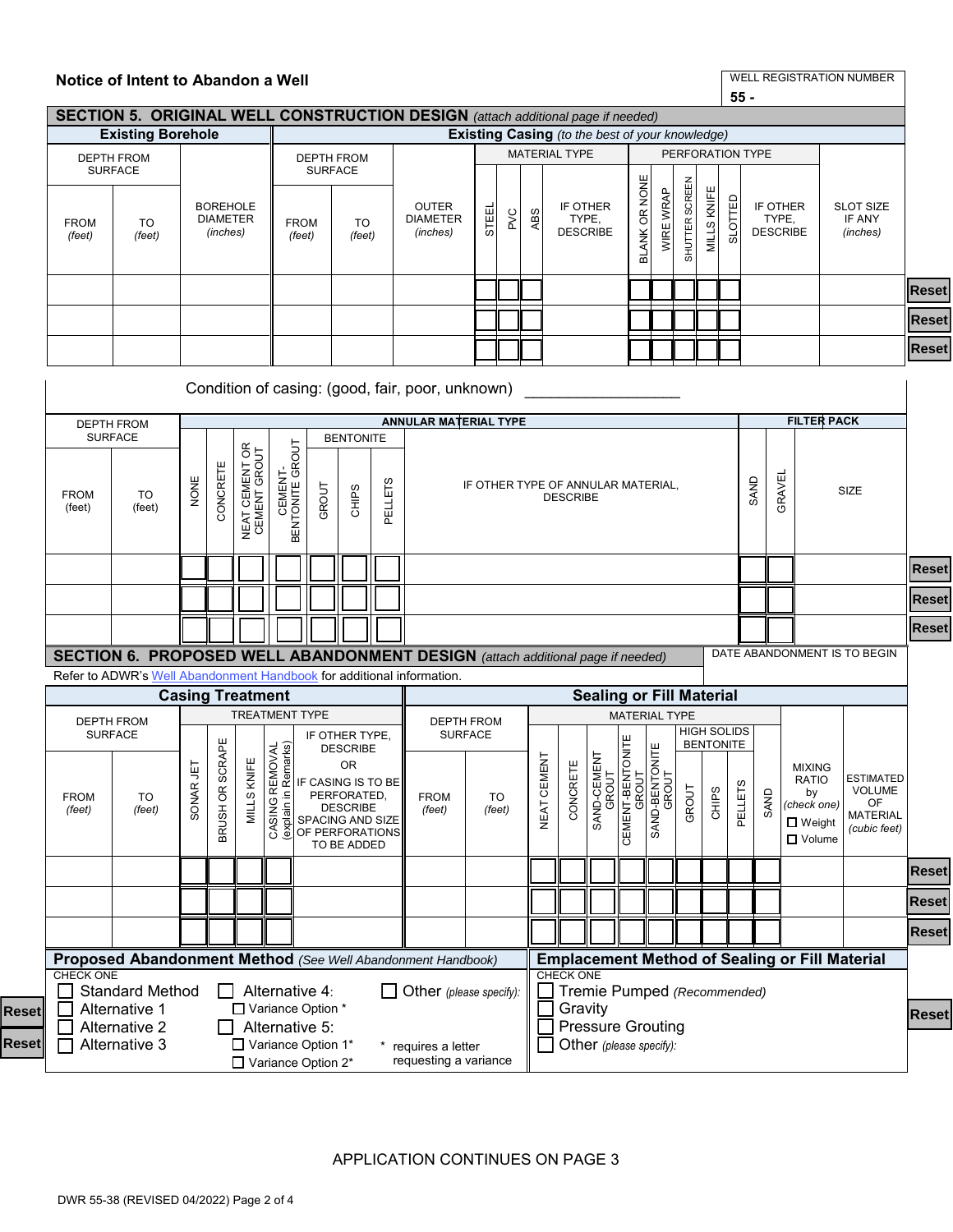| Notice of Intent to Abandon a Well<br>___<br>_________ | 55.                           |
|--------------------------------------------------------|-------------------------------|
|                                                        | L REGISTRATION NUMBER<br>WELL |

## **SECTION 7. Well Abandonment Diagram**

Please use the space below to provide a well abandonment diagram showing all existing well construction features listed in Section 5 and the proposed abandonment specifications listed in Section 6.

| <b>SECTION 8. LAND OWNER AND WELL OWNER SIGNATURE</b>                                                                                    |                                                                  |  |  |  |  |  |  |  |  |
|------------------------------------------------------------------------------------------------------------------------------------------|------------------------------------------------------------------|--|--|--|--|--|--|--|--|
| I state that this notice is filed in compliance with A.R.S. § 45-596 and is complete and correct to the best of my knowledge and belief. |                                                                  |  |  |  |  |  |  |  |  |
| <b>Land Owner</b>                                                                                                                        | Well Owner (complete if Land Owner/Well Owner are NOT the same)  |  |  |  |  |  |  |  |  |
| PRINT NAME                                                                                                                               | PRINT NAME                                                       |  |  |  |  |  |  |  |  |
| AND TITLE                                                                                                                                | AND TITLE                                                        |  |  |  |  |  |  |  |  |
| SIGNATURE OF                                                                                                                             | SIGNATURE OF                                                     |  |  |  |  |  |  |  |  |
| <b>LAND OWNER</b>                                                                                                                        | <b>WELL OWNER</b>                                                |  |  |  |  |  |  |  |  |
| <b>DATE</b>                                                                                                                              | <b>DATE</b>                                                      |  |  |  |  |  |  |  |  |
| By checking this box, you agree to allow ADWR to contact you via                                                                         | By checking this box, you agree to allow ADWR to contact you via |  |  |  |  |  |  |  |  |
| electronic mail.                                                                                                                         | electronic mail.                                                 |  |  |  |  |  |  |  |  |
| <b>EMAIL</b>                                                                                                                             | EMAIL                                                            |  |  |  |  |  |  |  |  |
| <b>ADDRESS</b>                                                                                                                           | <b>ADDRESS</b>                                                   |  |  |  |  |  |  |  |  |

**VALIDATE FORM RESET FORM SAVE FORM PRINT FORM**